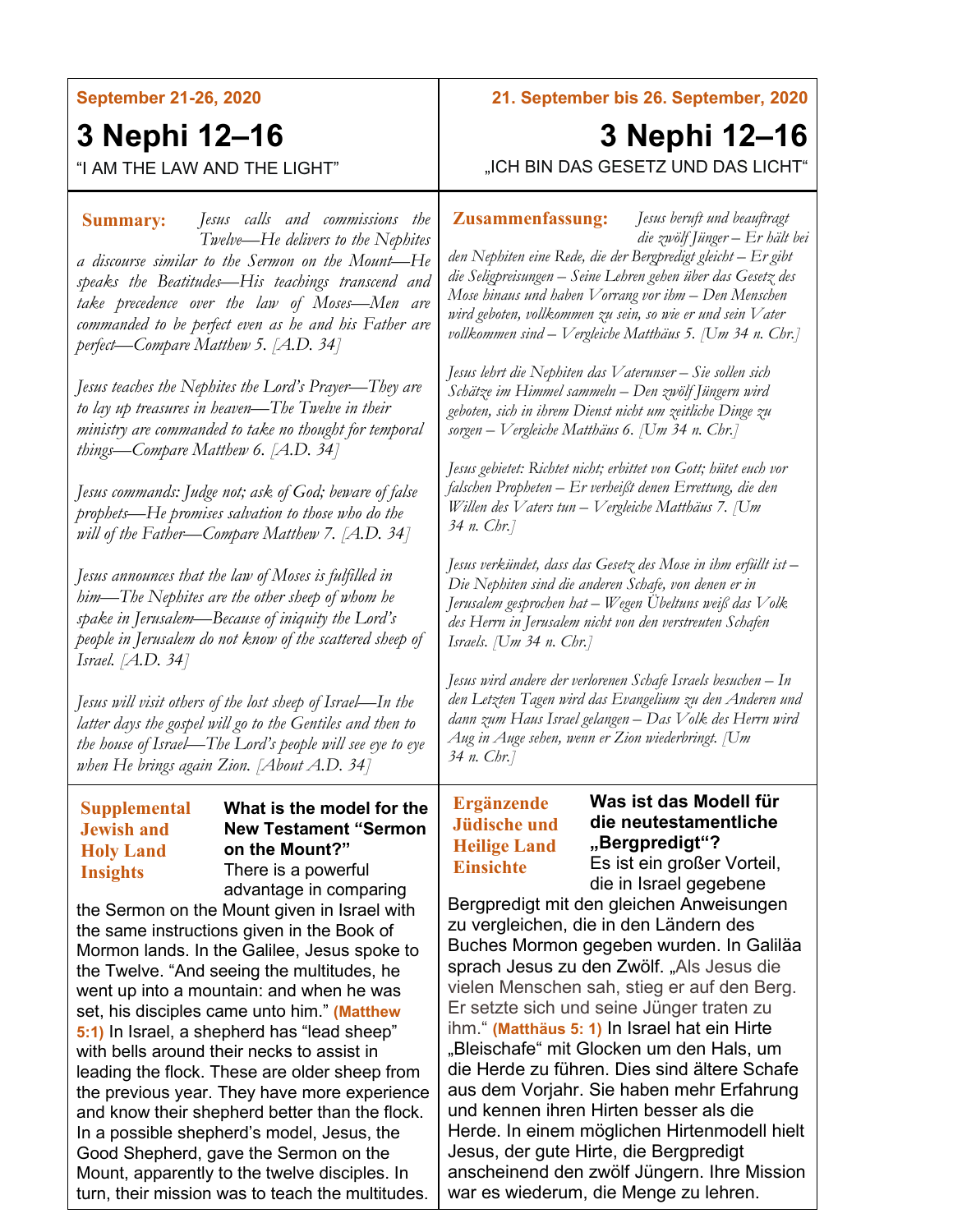## **How different is the "Sermon on the Mount" model in Book of Mormon Lands?**

In the Book of Mormon lands he spoke to the multitude and the Twelve he choose from among the Nephites. The Twelve and the multitude were worthy to know the Savior more devotedly. He was able to teach the Twelve with the multitude. "And it was the more righteous part of the people who were saved, and it was they who received the prophets and stoned them not; and it was they who had not shed the blood of the saints, who were spared . . ." **(3 Nephi 10:12)** ". . . it came to pass that when Jesus had spoken these words unto Nephi, and to those who had been called, (now the number of them who had been called, and received power and authority to baptize, was twelve) and behold, he stretched forth his hand unto the multitude, and cried unto them, saying: Blessed are ye if ye shall give heed unto the words of these twelve whom I have chosen from among you to minister unto you, and to be your servants; and unto them I have given power that they may baptize you with water; and after that ye are baptized with water, behold, I will baptize you with fire and with the Holy Ghost; therefore blessed are ye if ye shall believe in me and be baptized, after that ye have seen me and know that I am." **(3 Nephi 12:1) How can I turn my attention from "me" to "Him?"** What the Savior taught in the Sermon on the Mount is often interpreted as being a Christian guideline by those who only have the New Testament account. It seems that many attempt to interpret human characteristics listed in the Beatitudes. "Blessed are the poor in spirit . . . mournful . .. meek ... hunger and thirst after righteousness . . . merciful . . . pure in heart ... peacemakers ... persecuted for righteousness' sake." **(Matthew 5:3-11)** (emphasis added). However, we may learn more of the Lord's intention as the Book of Mormon account is considered. There are only a few additional words, yet they turn the

direction of the Beatitudes to the Savior instead of to the people. Note the extra words in the Nephite rendition of this same

sermon.

**Wie unterschiedlich ist das Modell "Bergpredigt" im Buch Mormon Lands?** Im Land des Buches Mormon sprach er mit der Menge und den Zwölf, aus denen er unter den Nephiten wählte. Die Zwölf und die Menge waren es wert, den Erretter hingebungsvoller zu kennen. Er konnte die Zwölf mit der Menge unterrichten. "Und es war der rechtschaffenere Teil des Volkes, der gerettet wurde, und es waren diejenigen, die die Propheten empfangen und sie nicht gesteinigt hatten, und es waren diejenigen, die nicht das Blut der Heiligen vergossen hatten, die verschont blieben. . " (3 Nephi **10:12)** " . . . Und es begab sich: Als Jesus diese Worte zu Nephi und zu denen, die berufen worden waren, gesprochen hatte (nun war die Zahl derer, die berufen worden waren und Macht und Vollmacht empfangen hatten zu taufen, zwölf), und siehe, da streckte er die Hand zur Menge aus und rief ihr zu, nämlich: Gesegnet seid ihr, wenn ihr die Worte dieser Zwölf beachtet, die ich aus euch erwählt habe, euch zu dienen und eure Diener zu sein; und ihnen habe ich Macht gegeben, dass sie euch mit Wasser taufen können; und nachdem ihr mit Wasser getauft seid, siehe, da werde ich euch mit Feuer und mit dem Heiligen Geist taufen; darum seid ihr gesegnet, wenn ihr an mich glaubt und euch taufen lasst, nachdem ihr mich gesehen habt und wisst, dass ich bin." **(3 Nephi 12: 1) Wie kann ich meine Aufmerksamkeit von** 

**"mir" auf "ihn" lenken?** Was der Erretter in der Bergpredigt lehrte, wird von denen, die nur über den

neutestamentlichen Bericht verfügen, oft als christliche Richtlinie interpretiert. Es scheint, dass viele versuchen, die in den Seligpreisungen aufgeführten menschlichen Eigenschaften zu interpretieren. "Selig, die arm sind . . . Trauernden . . . Sanftmütigen. . . hungern und dürsten . . . Barmherzigen. . . rein sind im Herzen. . . Frieden stiften. . . verfolgt . . . schmäht und verfolgt . . . Böse über euch redet . . ." **(Matthäus 5:3-11)** (Hervorhebung hinzugefügt). Wir können jedoch mehr über die Absicht des Herrn erfahren, wenn der Bericht über das Buch Mormon betrachtet wird. Es gibt nur wenige zusätzliche Worte, aber sie wenden die Richtung der Seligpreisungen dem Erretter zu und nicht dem Volk. Beachten Sie die zusätzlichen Wörter in der nephitischen Wiedergabe derselben Predigt.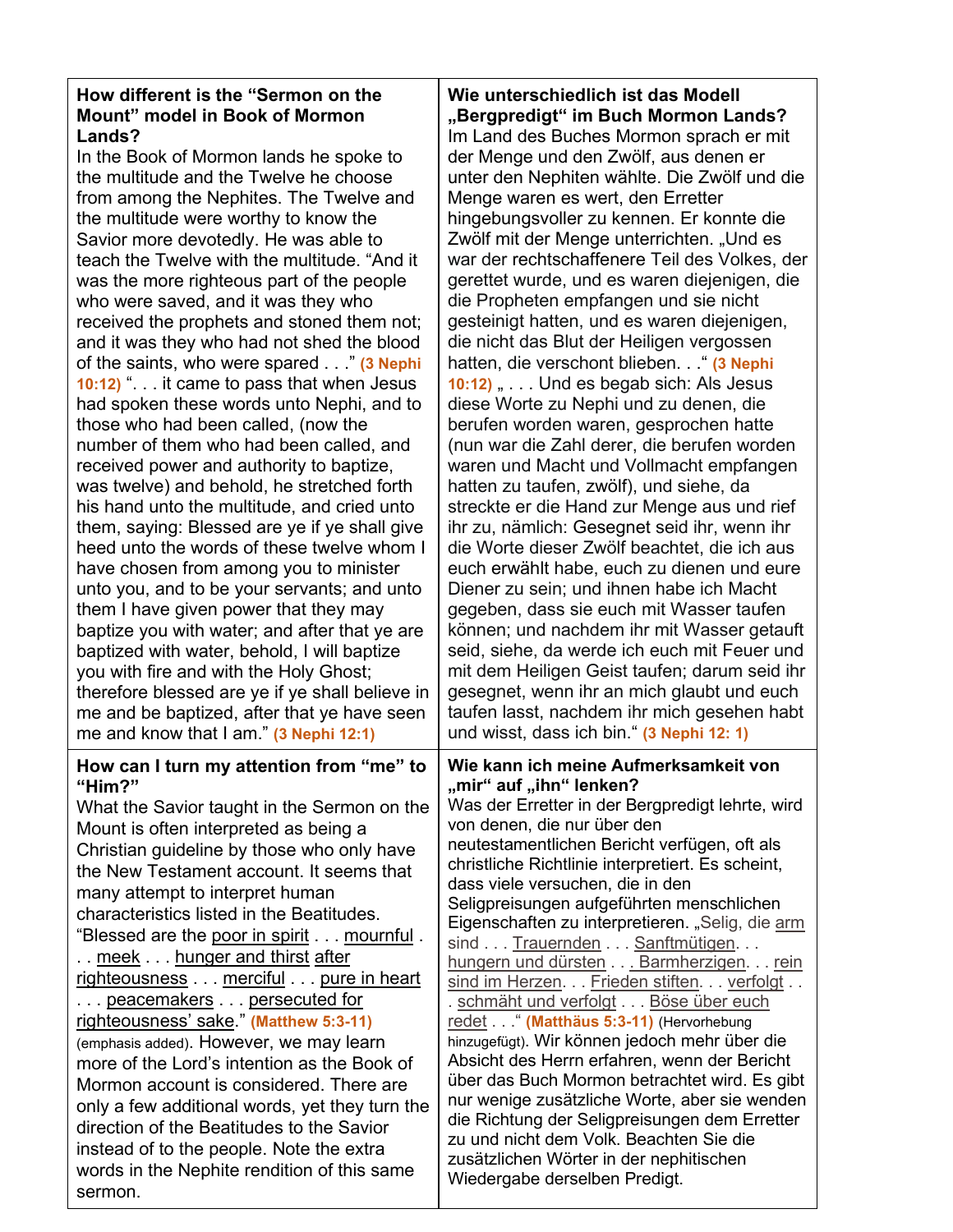| "Blessed are the<br>poor in spirit who<br>come unto me, for<br>theirs is the<br>kingdom of<br>heaven." (3 Nephi<br>12:3) (emphasis added)                                                                                                                                                                                                                                                                                                                                                                                                                                                                                                                                                                                                                   | Blessed are the<br>poor in spirit: for<br>theirs is the<br>kingdom of heaven.<br>(Matthew 5:3)                            | "Ja, gesegnet sind<br>die im Geist Armen,<br>die zu mir kommen,<br>denn ihnen gehört<br>das Himmelreich."<br>(3 Nephi 12:3)<br>(Hervorhebung hinzugefügt)                                                                                                                                                                                                                                                                                                                                                                | "Selig, die arm sind<br>vor Gott; / denn<br>ihnen gehört das<br>Himmelreich."<br>(Matthäus 5:3)                                                                                                                                                                                                                                                                                                                                                            |
|-------------------------------------------------------------------------------------------------------------------------------------------------------------------------------------------------------------------------------------------------------------------------------------------------------------------------------------------------------------------------------------------------------------------------------------------------------------------------------------------------------------------------------------------------------------------------------------------------------------------------------------------------------------------------------------------------------------------------------------------------------------|---------------------------------------------------------------------------------------------------------------------------|--------------------------------------------------------------------------------------------------------------------------------------------------------------------------------------------------------------------------------------------------------------------------------------------------------------------------------------------------------------------------------------------------------------------------------------------------------------------------------------------------------------------------|------------------------------------------------------------------------------------------------------------------------------------------------------------------------------------------------------------------------------------------------------------------------------------------------------------------------------------------------------------------------------------------------------------------------------------------------------------|
| In that sense, the Sermon on the Mount is<br>inviting all people, whether rich or poor in<br>spirit, happy or mourning, popular or<br>persecuted, to come unto him. He also<br>promised a specific blessing for "coming<br>unto him." Note the comparison of both<br>accounts.                                                                                                                                                                                                                                                                                                                                                                                                                                                                              |                                                                                                                           | In diesem Sinne lädt die Bergpredigt alle<br>Menschen, ob reich oder arm im Geist,<br>glücklich oder trauernd, beliebt oder verfolgt,<br>ein, zu ihm zu kommen. Er versprach auch<br>einen besonderen Segen dafür, "zu ihm zu<br>Konten.                                                                                                                                                                                                                                                                                 | kommen". Beachten Sie den Vergleich beider                                                                                                                                                                                                                                                                                                                                                                                                                 |
| "Blessed are they<br>which do hunger<br>and thirst after<br>righteousness: for<br>they shall be filled<br>with the Holy<br>Ghost." (3 Nephi<br>12:6) (emphasis added)                                                                                                                                                                                                                                                                                                                                                                                                                                                                                                                                                                                       | "Blessed are they<br>which do hunger<br>and thirst after<br>righteousness: for<br>they shall be filled."<br>(Matthew 5:6) | "Und gesegnet sind<br>alle, die hungern<br>und dürsten nach<br>Rechtschaffenheit,<br>denn sie werden<br>vom Heiligen Geist<br>erfüllt werden."<br>(3 Nephi 12:6)<br>(Hervorhebung hinzugefügt).                                                                                                                                                                                                                                                                                                                          | "Selig, die hungern<br>und dürsten nach<br>der Gerechtigkeit; /<br>denn sie werden<br>gesättigt werden."<br>(Matthäus 5:6)                                                                                                                                                                                                                                                                                                                                 |
| Again, more insight can be gained through<br>another rendition of that verse which states<br>that those hungering and thirsting after<br>righteousness would be filled with the Holy<br>Ghost.                                                                                                                                                                                                                                                                                                                                                                                                                                                                                                                                                              |                                                                                                                           | Wiederum kann mehr Einsicht durch eine<br>andere Wiedergabe dieses Verses gewonnen<br>werden, der besagt, dass diejenigen, die nach<br>Gerechtigkeit hungern und dürsten, mit dem<br>Heiligen Geist erfüllt wären.                                                                                                                                                                                                                                                                                                       |                                                                                                                                                                                                                                                                                                                                                                                                                                                            |
| How can I recognize the "upgrade" of the<br>"Law of Moses?"<br>In this remarkable sermon, Jesus also<br>indicated that the Law of Moses was fulfilled<br>in him, that he was restoring a higher law,<br>one that was governed and dictated more by<br>the spirit and intent than by the letter of the<br>law, which was given at Mount Sinai. An<br>even deeper understanding of the Sermon<br>on the Mount comes when comparing it to<br>the "sermon" and the commandments given<br>on Mount Sinai. For example, "For I say<br>unto you, That except your righteousness<br>shall exceed the righteousness of the<br>scribes and Pharisees, ye shall in no case<br>enter into the kingdom of heaven. Ye have<br>heard that it was said by them of old time, |                                                                                                                           | Wie kann ich die "Aufwertung" des<br>"Gesetzes von Moses" erkennen?<br>erfüllt wurde, dass er ein höheres Gesetz<br>Buchstaben des Gesetzes, der am gegeben<br>wurde Berg Sinai. Ein noch tieferes<br>Verständnis der Bergpredigt ergibt sich aus<br>dem Vergleich mit der "Predigt" und den<br>Geboten auf dem Berg Sinai. Zum Beispiel:<br>"Darum sage ich euch: Wenn eure<br>nicht in das Himmelreich kommen. Ihr habt<br>gehört, dass zu den Alten gesagt worden ist:<br>soll dem Gericht verfallen sein; und wer zu | In dieser bemerkenswerten Predigt wies Jesus<br>auch darauf hin, dass das Gesetz Mose in ihm<br>wiederherstellte, das mehr vom Geist und der<br>Absicht regiert und diktiert wurde als von dem<br>Gerechtigkeit nicht weit größer ist als die der<br>Schriftgelehrten und der Pharisäer, werdet ihr<br>Du sollst nicht töten; wer aber jemanden tötet,<br>soll dem Gericht verfallen sein. Ich aber sage<br>euch: Jeder, der seinem Bruder auch nur zürnt, |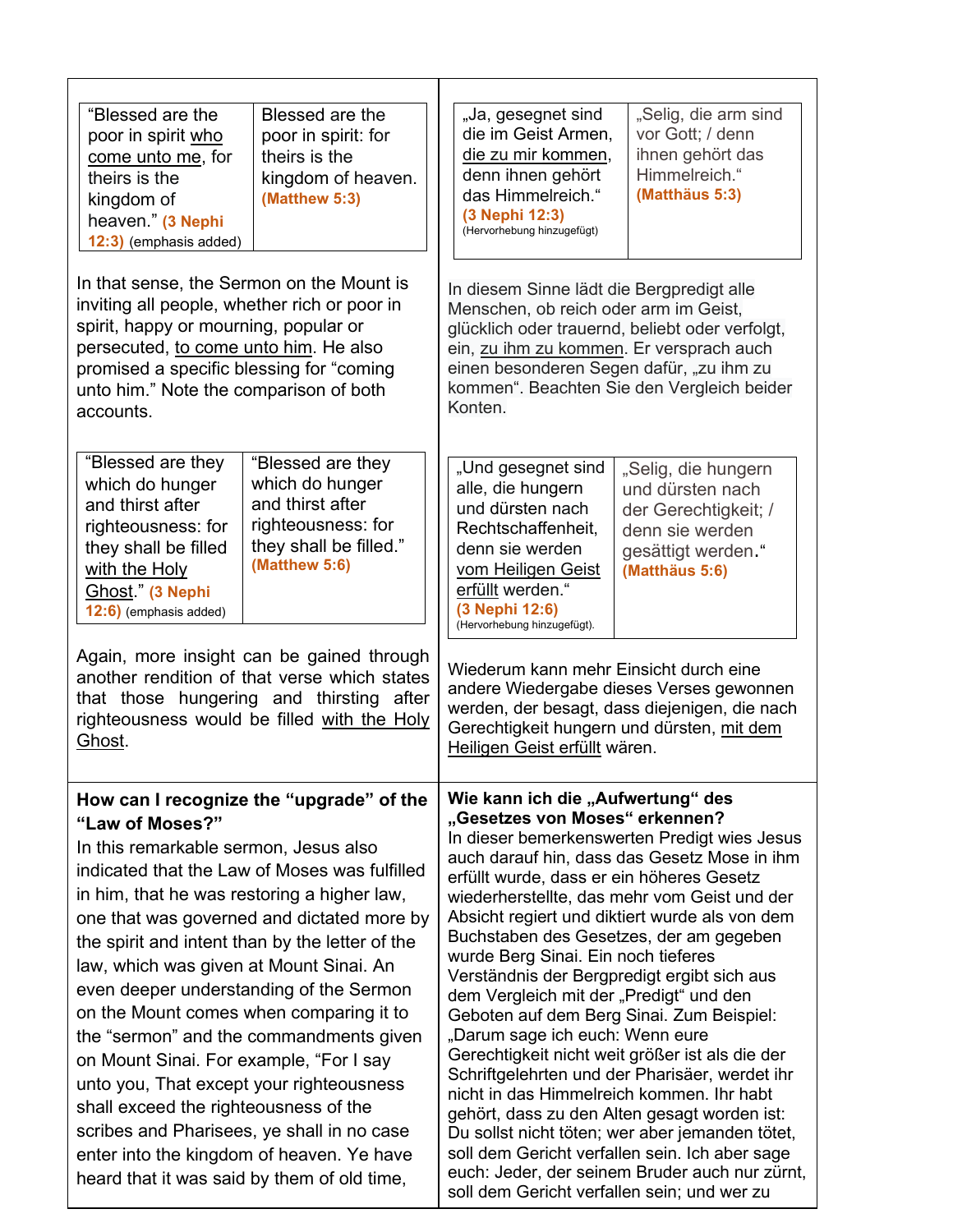| Thou shalt not kill; and whosoever shall kill<br>shall be in danger of the judgment: But I say<br>unto you, That whosoever is angry with his<br>brother shall be in danger of the<br>judgment." (Matthew 5:20-22) (3 Nephi 12:22)                                                                                                                                                                                                                                                                 |  | Spruch des Hohen Rates verfallen sein; wer<br>Hölle verfallen sein." (Matthäus 5: 20-22) (3<br><b>Nephi 12:22)</b>                                                                                                                                                                                                                                                                       | seinem Bruder sagt: Du Dummkopf!, soll dem<br>aber zu ihm sagt: Du Narr!, soll dem Feuer der                                                                                                                                                                                                      |
|---------------------------------------------------------------------------------------------------------------------------------------------------------------------------------------------------------------------------------------------------------------------------------------------------------------------------------------------------------------------------------------------------------------------------------------------------------------------------------------------------|--|------------------------------------------------------------------------------------------------------------------------------------------------------------------------------------------------------------------------------------------------------------------------------------------------------------------------------------------------------------------------------------------|---------------------------------------------------------------------------------------------------------------------------------------------------------------------------------------------------------------------------------------------------------------------------------------------------|
| How do I recognize the value in the<br>"Spirit of the Law" over the "Letter of the<br>Law?"                                                                                                                                                                                                                                                                                                                                                                                                       |  | Woran erkenne ich den Wert im "Geist des<br>Gesetzes" gegenüber dem "Buchstaben<br>des Gesetzes"?                                                                                                                                                                                                                                                                                        |                                                                                                                                                                                                                                                                                                   |
| A closer look at the Beatitudes reveals that<br>Jesus gave additional commandments.<br>They were based on the original Law of<br>Moses but had deeper spiritual implications,<br>implying that the reason behind keeping the<br>commandments was more the spiritual<br>guideline than the letter of the law. Another<br>example follows.                                                                                                                                                          |  | Ein genauerer Blick auf die Seligpreisungen<br>zeigt, dass Jesus zusätzliche Gebote gegeben<br>hat. Sie basierten auf dem ursprünglichen<br>Gesetz von Moses, hatten jedoch tiefere<br>spirituelle Implikationen, was impliziert, dass<br>der Grund für die Einhaltung der Gebote eher<br>die spirituelle Richtlinie als der Buchstabe des<br>Gesetzes war. Ein weiteres Beispiel folgt. |                                                                                                                                                                                                                                                                                                   |
| "Ye have heard<br>"Behold, I give<br>that it was said by<br>unto you a<br>commandment,<br>them of old time,<br>that ye suffer<br>Thou shalt not<br>[allow] none of<br>commit adultery:<br>these things to<br>But I say unto you,<br><b>That whosoever</b><br>enter into your<br>heart; For it is<br>looketh to lust<br>better that ye<br>. hath<br>should deny<br>committed<br>yourselves of<br>adultery<br>these things<br>already in his<br>(3 Nephi 12:29-30)<br>heart." (Matthew<br>$5:27-28$ |  | "Siehe, ich gebe<br>euch das Gebot,<br>nichts davon in<br>euer Herz<br>eindringen zu<br>lassen; denn es<br>ist besser, dass<br>ihr euch dies<br>versagt, wodurch<br>ihr euer Kreuz uf<br>euch nehmt, als<br>dass ihr in die<br>Hölle geworfen<br>werdet."<br>(3 Nephi 12:29-30)                                                                                                          | "Ihr habt gehört, dass<br>gesagt worden ist: Du<br>sollst nicht die Ehe<br>brechen. Ich aber sage<br>euch: Jeder, der eine<br>Frau ansieht, um sie<br>zu begehren, hat in<br>seinem Herzen schon<br>Ehebruch mit ihr<br>begangen." (Matthäus<br>$5:27-28$                                         |
| The Book of Mormon rendition gives the<br>counsel with clearer meaning.                                                                                                                                                                                                                                                                                                                                                                                                                           |  | Rat eine klarere Bedeutung                                                                                                                                                                                                                                                                                                                                                               | Die Wiedergabe des Buches Mormon gibt dem                                                                                                                                                                                                                                                         |
| How do I get the strength to replace the<br>"Lesser Law" with the "Higher Law?"                                                                                                                                                                                                                                                                                                                                                                                                                   |  | Wie bekomme ich die Kraft, das "kleinere<br>Gesetz" durch das "höhere Gesetz" zu<br>ersetzen?                                                                                                                                                                                                                                                                                            |                                                                                                                                                                                                                                                                                                   |
| The old and new laws are again like a<br>chiasmus, with the Savior's ministry and<br>subsequent atonement as the center. His<br>atonement is the turning point that pivots the<br>lesser law to the higher law made possible<br>through His atonement. The following poem<br>illustrates the principle of "do's and don'ts"<br>as a lesser law and the principle of<br>"following the spirit" as the higher law.                                                                                  |  | und die anschließende Versöhnung im<br>Mittelpunkt stehen. Sein Sühnopfer ist der<br>Wendepunkt, der das niedrigere Gesetz mit<br>Geist folgen" als höheres Gesetz.                                                                                                                                                                                                                      | Das alte und das neue Gesetz sind wieder wie<br>ein Chiasmus, wobei der Dienst des Erretters<br>dem höheren Gesetz verbindet, das durch sein<br>Sühnopfer möglich wird. Das folgende Gedicht<br>illustriert das Prinzip von "tun und nicht tun" als<br>geringeres Gesetz und das Prinzip von "Dem |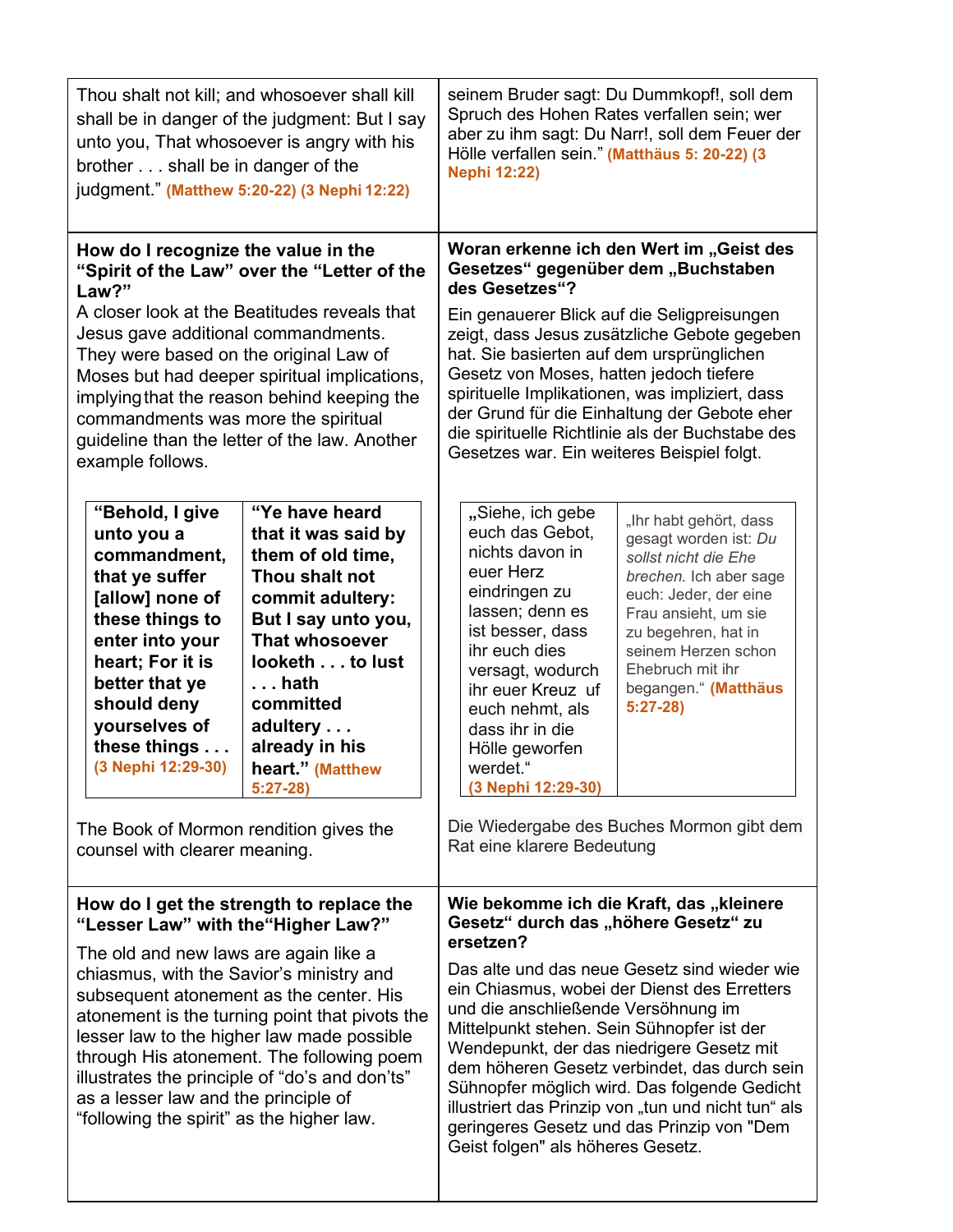| <b>SERMONS ON THE MOUNTS</b><br>(Daniel Rona, 2020 <sup>°</sup> )                                                                                                                                                                                                                                                                                                                                                                                                                                                                                                                                                                                              | <b>SELIGPREISUNGEN DES BERGES</b><br>(Daniel Rona, 2020 <sup>°</sup> )                                                                                                                                                                                                                                                                                                                                                                                                                                                                                                                                                                                                                                                                                           |
|----------------------------------------------------------------------------------------------------------------------------------------------------------------------------------------------------------------------------------------------------------------------------------------------------------------------------------------------------------------------------------------------------------------------------------------------------------------------------------------------------------------------------------------------------------------------------------------------------------------------------------------------------------------|------------------------------------------------------------------------------------------------------------------------------------------------------------------------------------------------------------------------------------------------------------------------------------------------------------------------------------------------------------------------------------------------------------------------------------------------------------------------------------------------------------------------------------------------------------------------------------------------------------------------------------------------------------------------------------------------------------------------------------------------------------------|
| The law was given, the standard set,<br>but, best was not accepted yet.<br>We compromised with heaven's voice,<br>just ten commandments was our choice.<br>Tooth for tooth and eye for eye,<br>retribution was the cry.                                                                                                                                                                                                                                                                                                                                                                                                                                        | Das Gesetz wurde gegeben, der Standard festgelegt,<br>aber das Beste wurde noch nicht akzeptiert.<br>Wir haben mit der Stimme des Himmels einen<br>Kompromiss gemacht.<br>Nur zehn Gebote waren unsere Wahl.<br>Zahn für Zahn und Auge für Auge,                                                                                                                                                                                                                                                                                                                                                                                                                                                                                                                 |
|                                                                                                                                                                                                                                                                                                                                                                                                                                                                                                                                                                                                                                                                | Vergeltung war der Schall.                                                                                                                                                                                                                                                                                                                                                                                                                                                                                                                                                                                                                                                                                                                                       |
| <b>LESSER LAW</b><br>1. No other God -<br>2. Or image graven -<br>3. Not in vain, the name of Heaven -<br>4. Remember Sabbath;<br>5. Father, Mother -<br>6. Thou shalt not kill -<br>7. Nor defile another -<br>8. Do not steal -<br>9. Or false word belabor -                                                                                                                                                                                                                                                                                                                                                                                                | DAS GERINGERE GESETZ<br>1. Kein anderer Gott -<br>2. Oder Bild geschnitzt -<br>3. Nicht umsonst der Name des Himmels -<br>4. Erinnere dich an den Sabbat;<br>5. und Vater, Mutter -<br>6. Du sollst nicht töten -<br>7. Nicht einen anderen beschmutzen -<br>8. Nicht stehlen -<br>9. Oder falsches Wort geben -                                                                                                                                                                                                                                                                                                                                                                                                                                                 |
| 10. Do not covet the wealth of neighbor -                                                                                                                                                                                                                                                                                                                                                                                                                                                                                                                                                                                                                      | 10. Begehr Dich nicht den Reichtum des Nachbarn -                                                                                                                                                                                                                                                                                                                                                                                                                                                                                                                                                                                                                                                                                                                |
| But then was promised a covenant new;<br>inwardly, God would speak to you.<br>With sins forgiven and God revealed,<br>a higher law on us was sealed.                                                                                                                                                                                                                                                                                                                                                                                                                                                                                                           | Aber dann wurde ein neuer Bund versprochen;<br>innerlich würde Gott zu dir sprechen.<br>Mit Sünden vergeben und Gott offenbart,<br>Ein höheres Gesetz über uns wurde besiegelt.                                                                                                                                                                                                                                                                                                                                                                                                                                                                                                                                                                                  |
| <b>HIGHER LAW</b><br>10. Bless your neighbor -<br>9. Share a kindly word -<br>8. Give to others -<br>7. And clean thoughts preferred -<br>6. No need for anger to hide your smile -<br>5. Parents, children, walk the second mile -<br>4. Use the Sabbath, blessings to bestow -<br>3. The name of God in your good deeds show -<br>2. Your life will God's true image mirror,<br>1. As you and He become much nearer.<br>The secret of God's law is known—<br>when action by intent is shown.<br>In heaven's highest throne to stay,<br>use thought and reason to guide the way.<br>The highest law is now defined-<br>in thought, in spirit and in the mind. | <b>DAS HÖHERE GESETZ</b><br>10. Segne Deinen Nachbarn -<br>9. Teil ein freundliches Wort -<br>8. Anderen geben -<br>7. Und saubere Gedanken bevorzugt -<br>6. Keine Brauch für Wut, Dein Lächeln zu verbergen -<br>5. Eltern, Kinder, geh die zweite Meile -<br>4. Nutze den Sabbat, Segen, um zu schenken -<br>3. Der Name Gottes in Deinem guten Taten zeigen -<br>2. Dein Leben wird Gottes wahrer Bildspiegel sein,<br>1. Als du und er viel näher kommen.<br>Das Geheimnis des Gesetzes Gottes ist bekannt -<br>wenn Aktion durch Absicht gezeigt wird.<br>Auf dem höchsten Thron des Himmels zu bleiben,<br>Verwendet Du Gedanken und Vernunft, um den Weg zu<br>weisen.<br>Das höchste Gesetz ist jetzt definiert -<br>im Denken, im Willen und im Geist. |
| What specific date did the Lord choose<br>to restore the "Higher Law?"<br>As previously stated, the two sets of law<br>form a chiasmus around the ministry and<br>atonement of Jesus - the lesser law that<br>would lead to him and the higher law to live<br>like him. Fifty days after Jesus' crucifixion at<br>Passover, the Holy Ghost came upon the<br>congregation in Jerusalem. The Jewish<br>holiday commemorating the giving of the<br>lesser law at Mount Sinai is also celebrated                                                                                                                                                                   | Welches Datum hat der Herr gewählt, um<br>das "Höhere Gesetz" wiederherzustellen?<br>Wie bereits erwähnt, bilden die beiden Gesetze<br>einen Chiasmus um den Dienst und das<br>Sühnopfer Jesu – das geringere Gesetz, das<br>dazu führen würde, dass er und das höhere<br>Gesetz wie er leben. Fünfzig Tage nach der<br>Kreuzigung Jesu zu Pessach stieß der Heilige<br>Geist auf die Gemeinde in Jerusalem. Der<br>jüdische Feiertag zum Gedenken an das<br>Gesetz auf dem Berg Sinai wird ebenfalls<br>fünfzig Tage nach dem Passah gefeiert.                                                                                                                                                                                                                  |

fünfzig Tage nach dem Passah gefeiert. Anscheinend wurde am selben Tag auch die

fifty days after Passover. Apparently, the